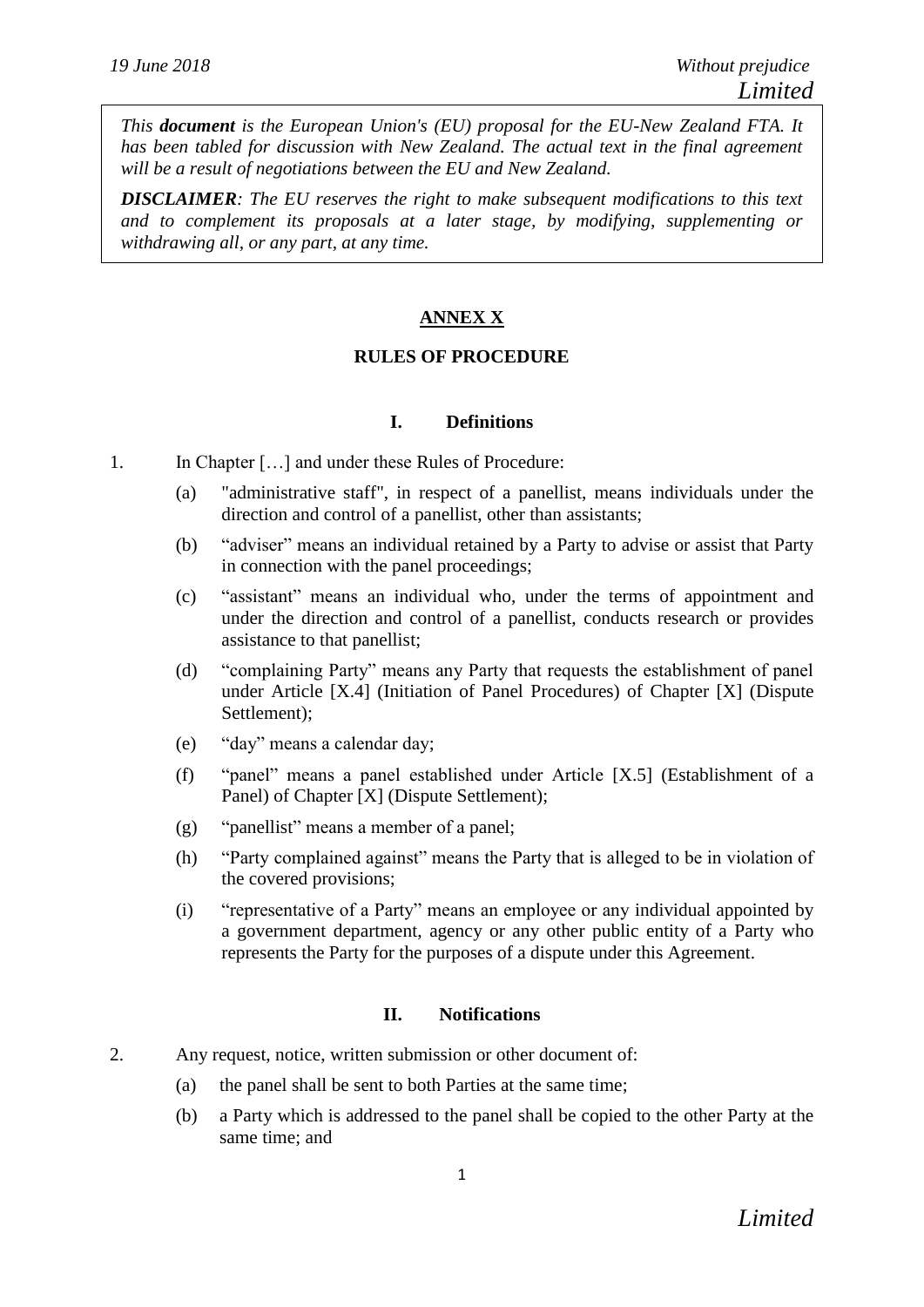- (c) a Party which is addressed to the other Party shall be copied to the panel at the same time, as appropriate.
- 3. Any notification referred to under rule 2 shall be made by e-mail or, where appropriate, any other means of telecommunication that provides a record of the sending thereof. Unless proven otherwise, such notification shall be deemed to be delivered on the date of its sending.
- 4. All notifications shall be addressed to the Directorate-General for Trade of the European Commission and to [name of the entity] of New Zealand, respectively.
- 5. Minor errors of a clerical nature in a request, notice, written submission or other document related to the panel proceedings may be corrected by delivery of a new document clearly indicating the changes.
- 6. If the last day for delivery of a document falls on a non-working day of the institutions of the European Union or of the government of New Zealand, the time period for the delivery of the document shall end on the first following working day.

## **III. Appointment of Panellists**

- 7. If pursuant to Article [X.5] (Establishment of a Panel) of Chapter [X] (Dispute Settlement), a panellist is selected by lot, the co-chair of the [institutional body to be defined] of the complaining Party shall promptly inform the co-chair of the Party complained against of the date, time and venue of the lot. The Party complained against may, if it so chooses, be present during the lot. In any event, the lot shall be carried out with the Party or Parties that are present.
- 8. The co-chair of the complaining Party shall notify, in writing, each individual who has been selected to serve as a panellist of his or her appointment. Each individual shall confirm his or her availability to both Parties within five days from the date on which he or she was informed of his or her appointment.
- 9. The co-chair of the [institutional body to be defined] of the complaining Party shall select by lot the panellist or chairperson, within five days from the expiry of the time period referred to in paragraph 2 of Article [X.5] (Establishment of a Panel), if any of the sub-lists referred in paragraph 1 of Article [X.6] (List of Panellists):
	- (a) is not established, amongst those individuals who have been formally proposed by one or both Parties for the establishment of that particular sub-list; or
	- (b) does not contain any longer at least five individuals, amongst those individuals who remain on that particular sub-list.

# **IV. Organisational Meeting**

10. Unless the Parties agree otherwise, they shall meet the panel within seven days of its establishment in order to determine such matters that the Parties or the panel deem appropriate, including: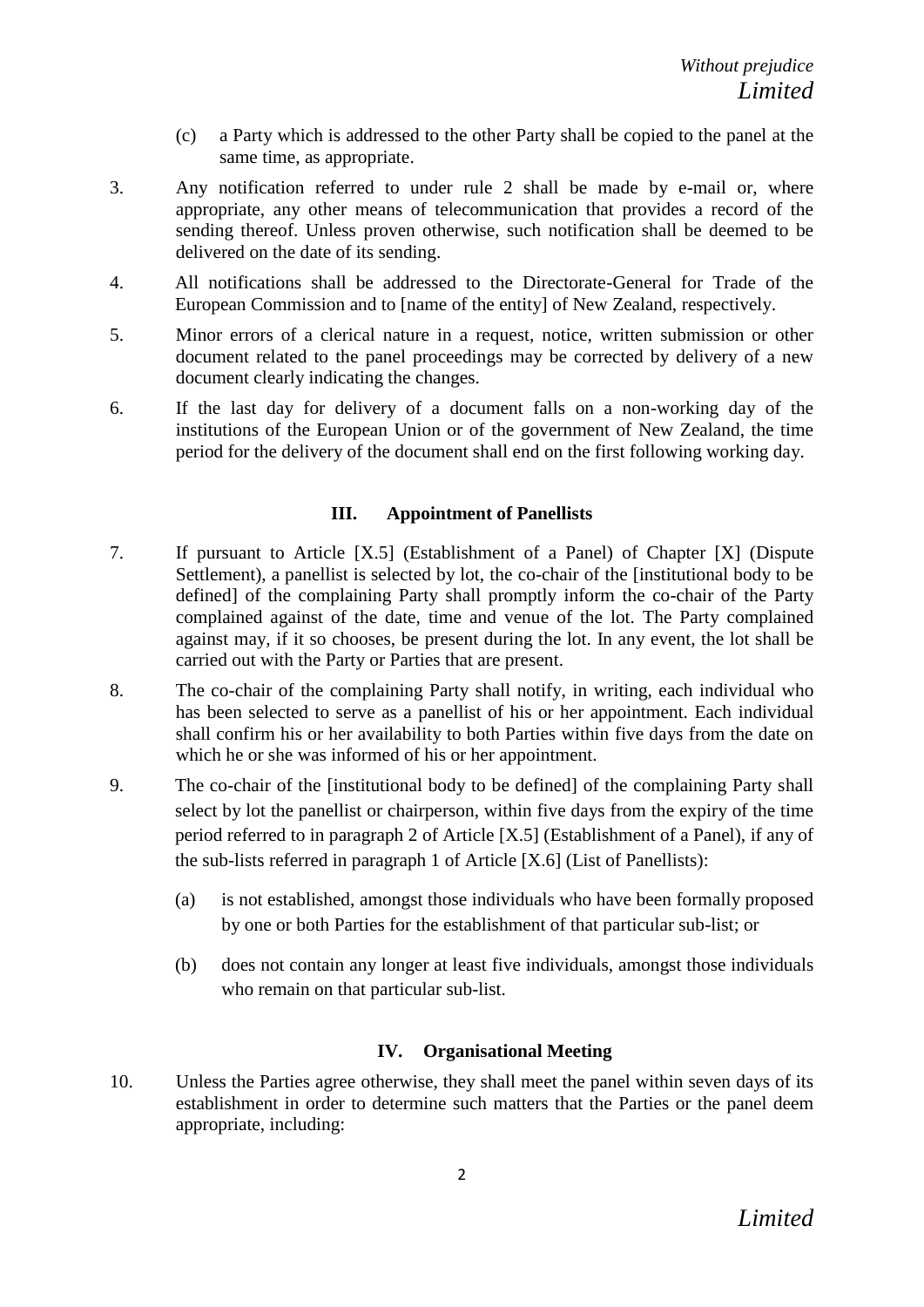- (a) the remuneration and expenses to be paid to the panellists, which will be in accordance with WTO standards;
- (b) the remuneration to be paid to assistants. The total amount of the remuneration of an assistant or assistants of each panellist shall not exceed 50% of the remuneration of that panellist.
- (c) the timetable of the proceedings.

Panellists and representatives of the Parties may take part in this meeting *via*  telephone or video conference.

## **V. Written Submissions**

11. The complaining Party shall deliver its written submission no later than 20 days after the date of establishment of the panel. The Party complained against shall deliver its written submission no later than 20 days after the date of delivery of the written submission of the complaining Party.

## **VI. Operation of the Panel**

- 12. The chairperson of the panel shall preside at all its meetings. The panel may delegate to the chairperson the authority to make administrative and procedural decisions.
- 13. Unless otherwise provided in Chapter [X] (Dispute Settlement) or in these Rules of Procedure, the panel may conduct its activities by any means, including telephone, facsimile transmissions or computer links.
- 14. Only panellists may take part in the deliberations of the panel, but the panel may permit their assistants to be present at its deliberations.
- 15. The drafting of any decision and report shall remain the exclusive responsibility of the panel and shall not be delegated.
- 16. Where a procedural question arises that is not covered by the Chapter [X] (Dispute Settlement) and its Annexes, the panel, after consulting the Parties, may adopt an appropriate procedure that is compatible with those provisions.
- 17. When the panel considers that there is a need to modify any of the time periods for the proceedings other than the time periods set out in Chapter [X] (Dispute Settlement) or to make any other procedural or administrative adjustment, it shall inform the Parties, in writing and after consultation of the Parties, of the reasons for the change or adjustment and of the time period or adjustment needed.

## **VII. Replacement**

18. When a Party considers that a panellist does not comply with the requirements of Annex XX (Code of Conduct for Panellists and Mediators) and for this reason should be replaced, that Party shall notify the other Party within 15 days from the time at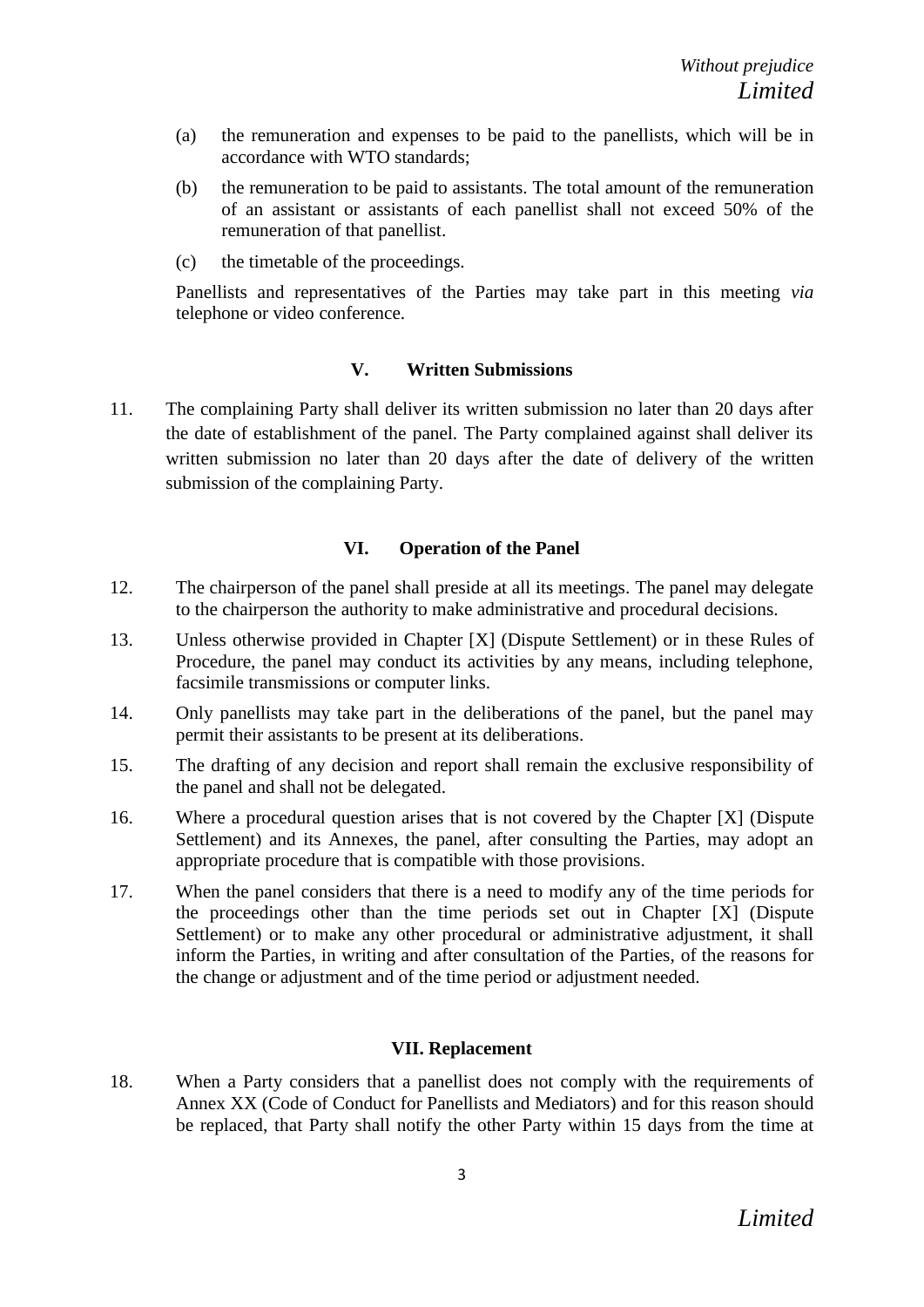which it obtained sufficient evidence of the panellist's alleged failure to comply with the requirements of Annex XX (Code of Conduct for Panellists and Mediators).

- 19. The Parties shall consult within 15 days. They shall inform the panellist of its alleged failure and they may request the panellist to take steps to ameliorate the failure. They may also, if they so agree, remove the panellist and select a new panellist in accordance with Article X.5 (Establishment of Panels) of Chapter [X] (Dispute Settlement).
- 20. If the Parties fail to agree on the need to replace the panellist, other than the chairperson of the panel, either Party may request that this matter be referred to the chairperson of the panel, whose decision shall be final.

If the chairperson of the panel finds that the panellist does not comply with the requirements of Annex XX (Code of Conduct for Panellists and Mediators), the new panellist shall be selected in accordance with Article X.5 (Establishment of Panels) of Chapter [X] (Dispute Settlement).

21. If the Parties fail to agree on the need to replace the chairperson, either Party may request that this matter be referred to one of the remaining members of the pool of individuals from the sub-list of chairpersons established under Article X.6 (Lists of Panellists) of Chapter [X] (Dispute Settlement). His or her name shall be drawn by lot by the co-chair of the [institutional body to be defined] from the requesting Party, or the chair's delegate. The decision by the selected person on the need to replace the chairperson shall be final.

If this person finds that the chairperson does not comply with the requirements of Annex XX (Code of Conduct for Panellists and Mediators), the new chairperson shall be selected in accordance with Article X.5 (Establishment of Panels) of Chapter [X] (Dispute Settlement).

## **VIII. Hearings**

- 22. Based upon the timetable determined pursuant to rule 10, after consulting with the Parties and the other panellists, the chairperson of the panel shall notify the Parties the date, time and venue of the hearing. This information shall be made publicly available by the Party in which the hearing takes place, unless the hearing is closed to the public.
- 23. Unless the Parties agree otherwise, the hearing shall be held in Brussels if the complaining Party is New Zealand and in Wellington if the complaining Party is the European Union. The Party complained against shall bear the expenses derived from the logistical administration of the hearing.
- 24. The panel may convene additional hearings if the Parties so agree.
- 25. All panellists shall be present during the entirety of the hearing.
- 26. Unless the Parties agree otherwise, the following persons may attend the hearing, irrespective of whether the hearing is open to the public or not:
	- (a) representatives of a Party;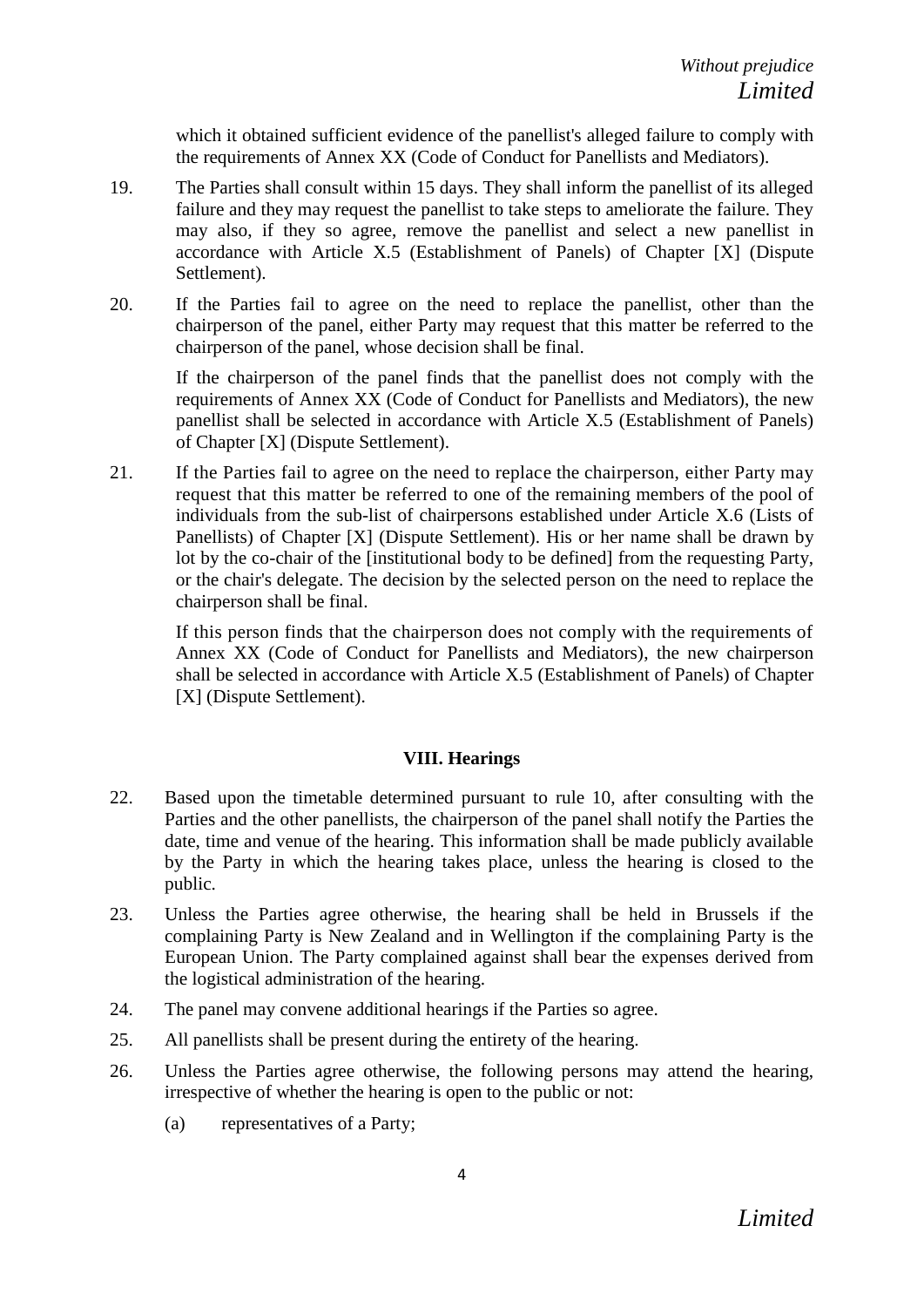- (b) advisers;
- (c) assistants and administrative staff;
- (d) interpreters, translators and court reporters of the panel; and
- (e) experts, as decided by the panel pursuant to paragraph 2 of Article [21] (Receipt of Information) of Chapter [X] (Dispute Settlement).
- 27. No later than five days before the date of a hearing, each Party shall deliver to the panel and to the other Party a list of the names of persons who will make oral arguments or presentations at the hearing on behalf of that Party and of other representatives and advisers who will be attending the hearing.
- 28. The panel shall conduct the hearing in the following manner, ensuring that the complaining Party and the Party complained against are afforded equal time in both argument and rebuttal argument:

#### *Argument*

- (a) argument of the complaining Party;
- (b) argument of the Party complained against.

### *Rebuttal Argument*

- (a) reply of the complaining Party;
- (b) counter-reply of the Party complained against.
- 29. The panel may direct questions to either Party at any time during the hearing.
- 30. The panel shall arrange for a transcript of the hearing to be prepared and delivered to the Parties as soon as possible after the hearing. The Parties may comment on the transcript and the panel may consider those comments.
- 31. Each Party may deliver a supplementary written submission concerning any matter that arose during the hearing within 10 days after the date of the hearing.

### **IX. Questions in Writing**

- 32. The panel may at any time during the proceedings submit questions in writing to one or both Parties. Any questions submitted to one Party shall be copied to the other Party.
- 33. Each Party shall provide the other Party with a copy of its responses to the questions submitted by the panel. The other Party shall have an opportunity to provide comments in writing on the Party's responses within five days after the delivery of such copy.

### **X. Confidentiality**

34. Each Party and the panel shall treat as confidential any information submitted by the other Party to the panel that the other Party has designated as confidential. When a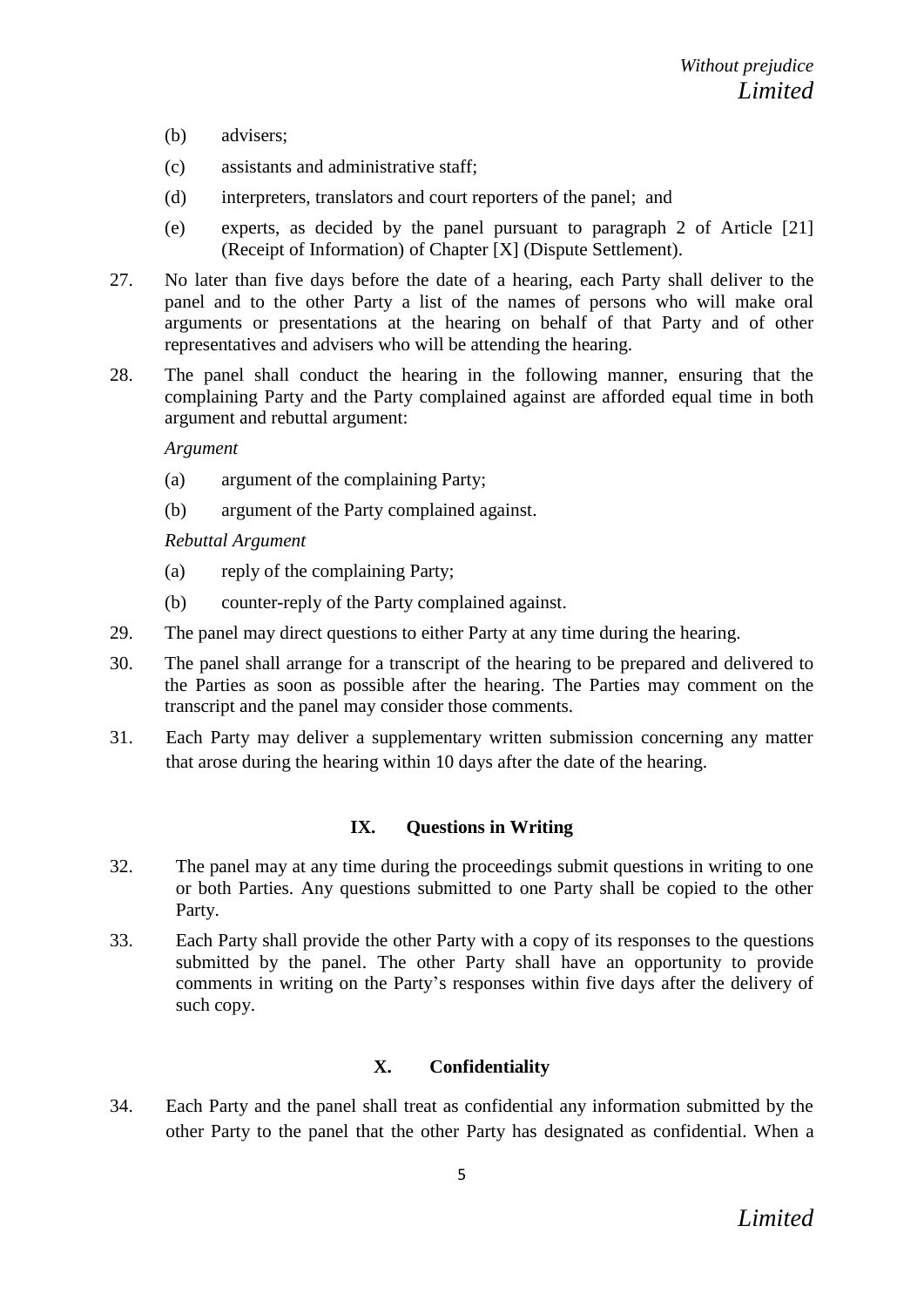Party submits to the panel a written submission which contains confidential information, it shall also provide, within 15 days, a submission without the confidential information and which shall be disclosed to the public.

- 35. Nothing in these Rules of Procedure shall preclude a Party from disclosing statements of its own positions to the public to the extent that, when making reference to information submitted by the other Party, it does not disclose any information designated by the other Party as confidential.
- 36. The panel shall meet in closed session when the submission and arguments of a Party contains business confidential information. The Parties shall maintain the confidentiality of the panel hearings when the hearings are held in closed session.

### **XI.** *Ex parte* **contacts**

- 37. The panel shall not meet or communicate with a Party in the absence of the other Party.
- 38. A panellist shall not discuss any aspect of the subject matter of the proceedings with one Party or both Parties in the absence of the other panellists.

### **XII. Amicus curiae submissions**

- 39. Unless the Parties agree otherwise within five days of the date of the establishment of the panel, the panel may receive unsolicited written submissions from natural person of a Party or legal persons established in the territory of a Party who are independent from the governments of the Parties, provided that they:
	- (a) are received by the panel within 10 days of the date of the establishment of the panel;
	- (b) are concise and in no case longer than 15 pages, including any annexes, typed at double space;
	- (c) are directly relevant to a factual or a legal issue under consideration by the panel;
	- (d) contain a description of the person making the submission, including for a natural person his or her nationality and for a legal person its place of establishment, the nature of its activities, its legal status, general objectives and its source of financing;
	- (f) specify the nature of the interest that the person has in the panel proceedings; and
	- (g) are drafted in the languages chosen by the Parties in accordance with rules 43 and 44 of these Rules of Procedure.
- 40. The submissions shall be delivered to the Parties for their comments. The Parties may submit comments, within 10 days of the delivery, to the panel.